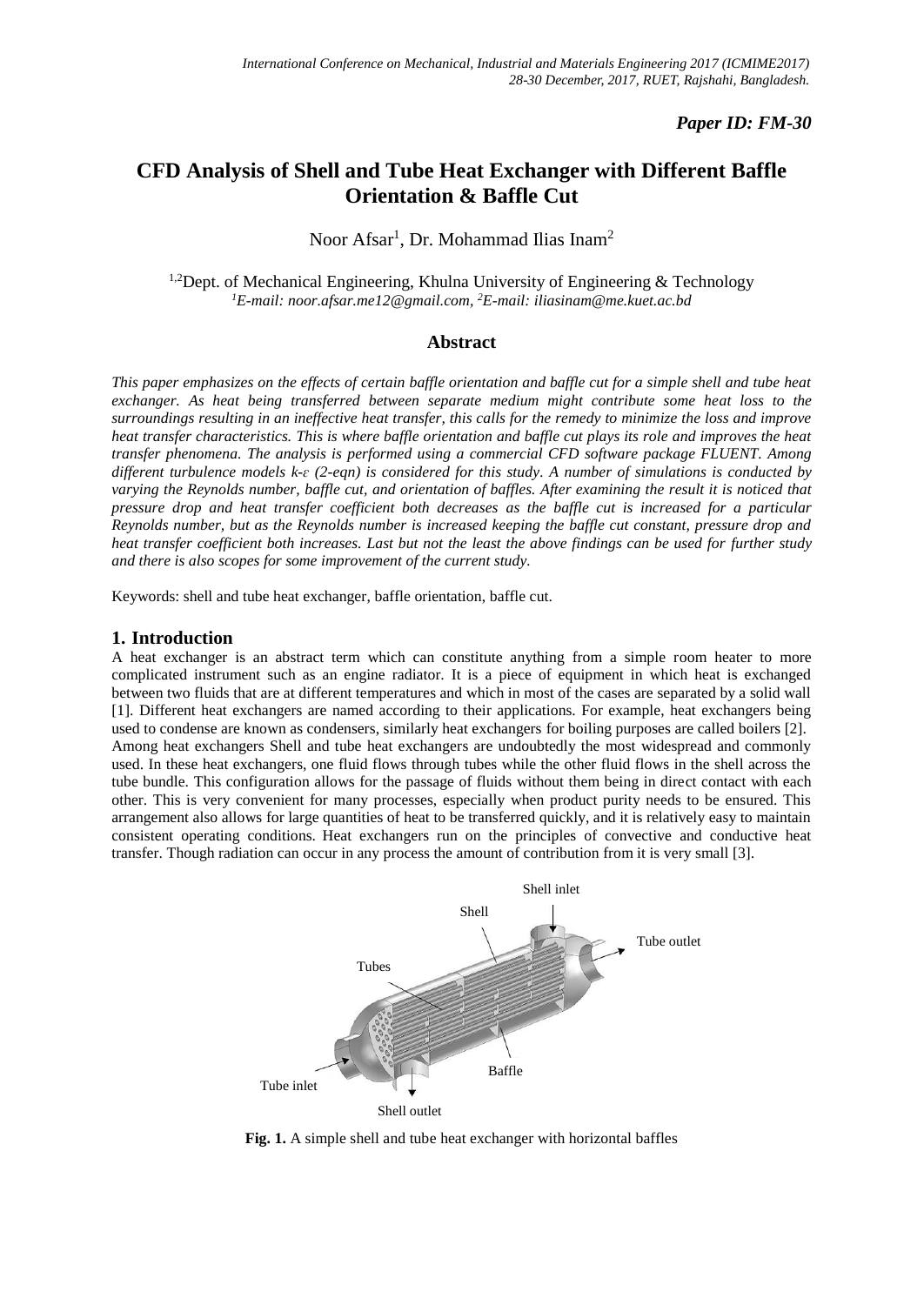Though heat exchangers are very capable of transferring heat, they might not be able to work up to their full potential due to heat loss to the surroundings or other mechanical losses. Thus there should be some ways to reduce the losses and improve the overall efficiency. One of the ways that can be done is by employing baffles (sheet of metal used to restrain the flow of fluid inside the shell) inside the heat exchanger. Figure 1 represents a similar kind of heat exchanger with baffles mentioned above. They can be placed inside the shell in horizontal, vertical or inclined position. The openings of the baffle are termed as baffle cut which is represented as the percentage of shell inside diameter. In this study both the baffle orientation and baffle cut will be varied and the flow characteristics inside the shell will be investigated.

#### **2. Modeling details**

In this study a shell and tube heat exchanger is used as shown in Fig. 2. The cold fluid flows inside the shell & a constant temperature is set for flow through the tubes. The working fluid is water. There are 7 tubes inside the shell & 10 baffle placed at a particular distance. Two baffle orientation is used for separate studies. Three baffle cut values are selected, they are- 25%, 30% and 36%. For each orientation and baffle cut different Reynolds no. has been considered for the shell side flow. To perform the analysis at first the geometry is created then it is meshed using appropriate parameters. After that in the solver setup, along with some other parameters k-epsilon turbulence model is selected and finally the calculation is performed.



The geometry of the aforementioned shell and tube heat exchanger is shown below:

**Fig. 2.** (a) Boundaries and flow directions for horizontal baffle (b) Position of the tubes (c) Shell and tube heat exchanger with vertical baffle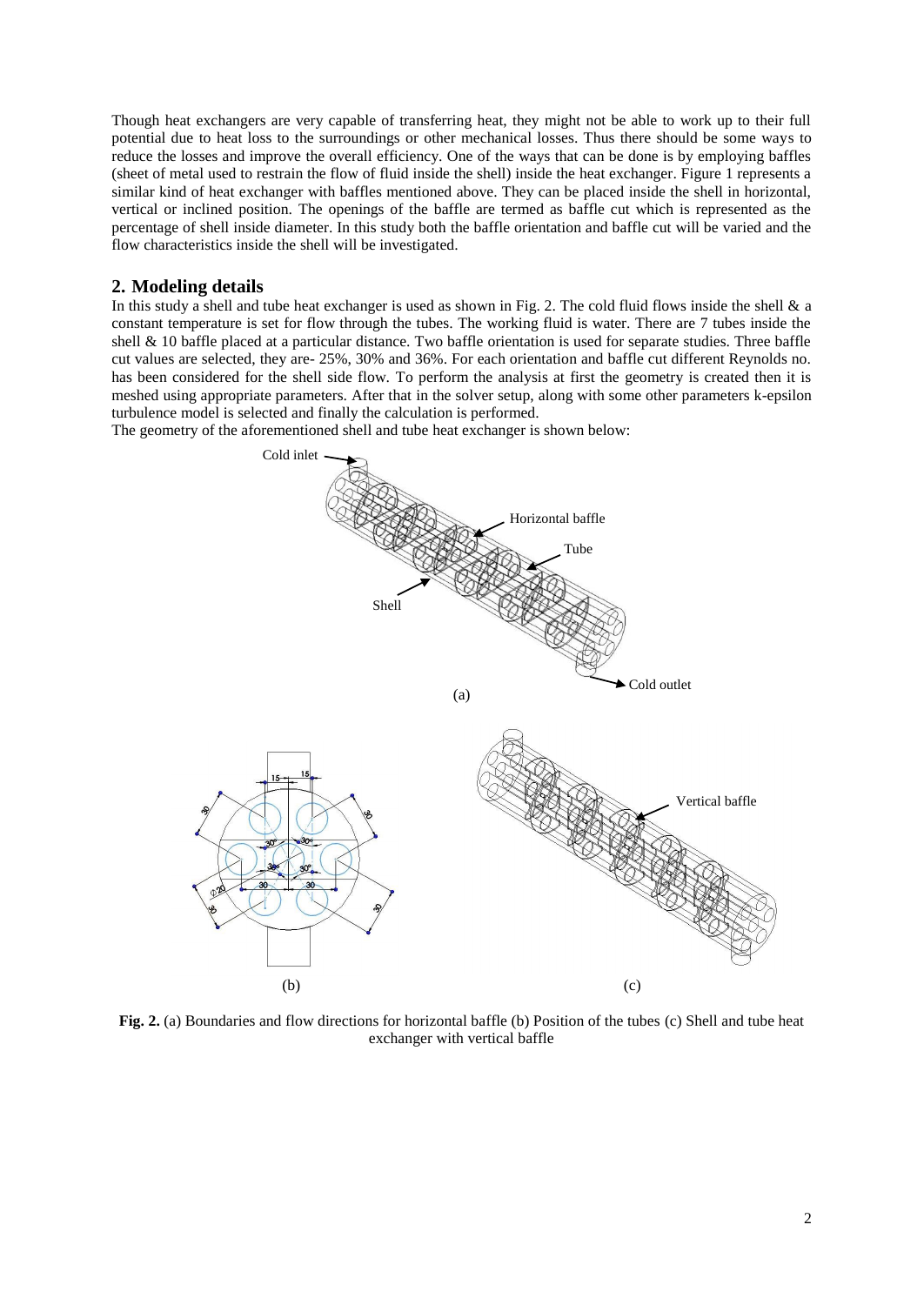## **Boundary conditions**

The dimensions of the heat exchanger is given below-

| Table 1. Design parameters          |                   |  |
|-------------------------------------|-------------------|--|
| Shell diameter, D <sub>s</sub>      | 90 mm             |  |
| Tube outer diameter, d <sub>o</sub> | $20 \text{ mm}$   |  |
| Tube bundle geometry and pitch      | Triangular, 30 mm |  |
| Number of tubes, $N_t$              |                   |  |
| Heat exchanger length, L            | $500 \text{ mm}$  |  |
| Number of baffles                   | 10                |  |
| Central baffle spacing              | 41.50 mm          |  |
| Baffle cut, $B_c$                   | 25%, 30%, 36%     |  |

The boundary conditions for each inlet, outlet and wall are defined as follows:

| <b>Table 2.</b> Boundary conditions for different regions |                 |                                   |
|-----------------------------------------------------------|-----------------|-----------------------------------|
| s-inlet                                                   | mass flow inlet | mass flow rate = $0.5$ to 2 kg/s, |
|                                                           |                 | y-component flow direction $= -1$ |
| s-outlet                                                  | pressure outlet | gauge pressure $= 0$ pa           |
| s-wall                                                    | wall            | Heat flux = $0 \text{ w/m}^2$     |
| t-wall                                                    | wall            | Constant temperature $= 450$ K    |

### **3. Results and discussion**

#### **Effect of baffle orientation and baffle cut on pressure drop**

Here, investigation of the pressure drop variation for different configuration was carried out by taking different mass flow rates inside the shell. The mass flow rate was then used to calculate the Reynolds no. For each mass flow rate pressure drop at the outlet was found by using CFD analysis. The Pressure drop values were then plotted against the Reynolds no. to draw the following chart:-



**Fig. 3.** Pressure drop vs. Reynolds no. curves for (a) Horizontal baffle orientation and (b) Vertical baffle orientation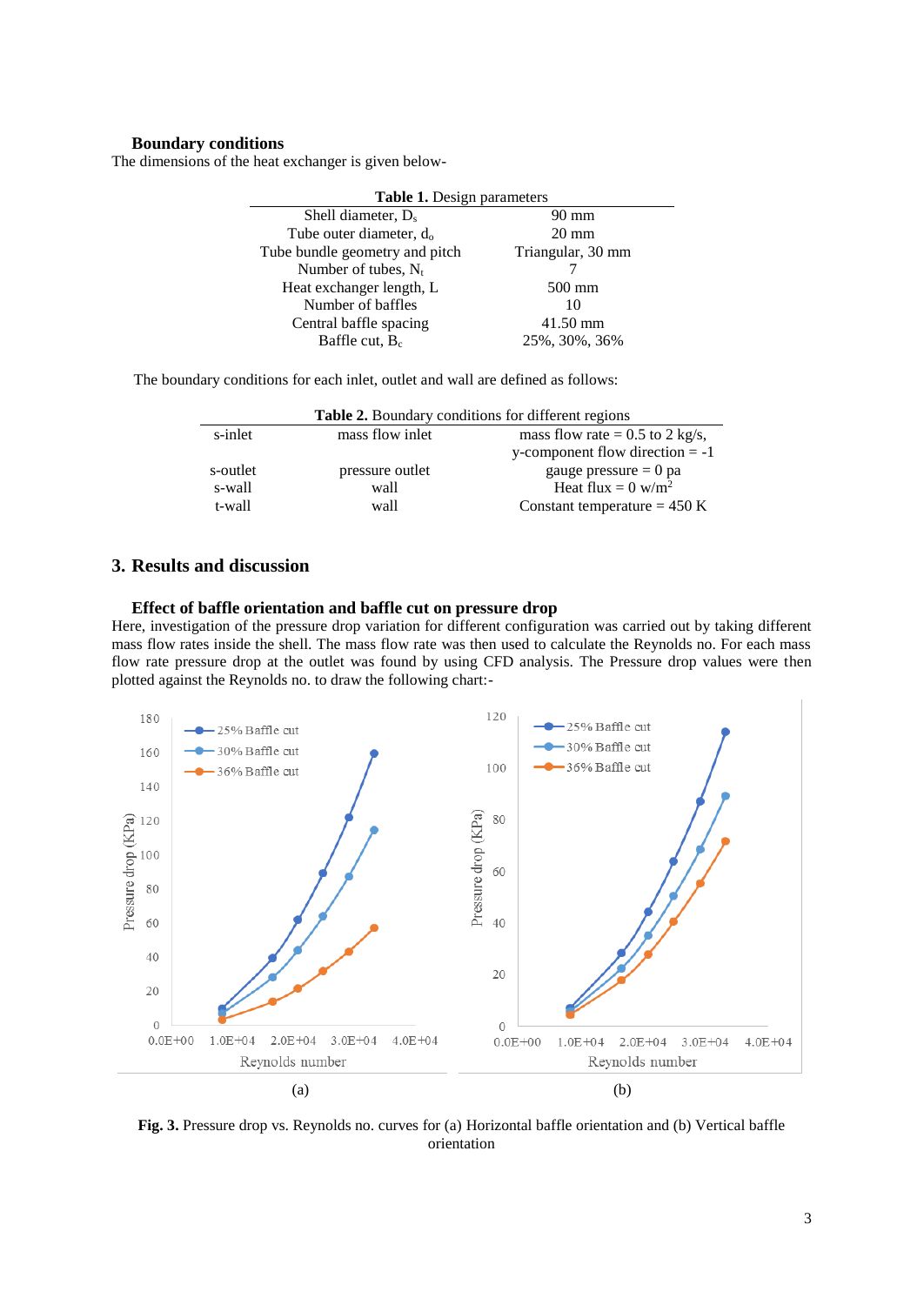From Fig. 3. it is clearly seen that pressure drop increases by increasing the Reynolds no. Also horizontal baffle orientation causes higher pressure drop than vertical baffle orientation at high Reynolds no. At low Reynolds no. the pressure drop variations are very negligible.

To further analyze the effect of baffle cut on pressure drop the following chart is prepared. Here pressure drop is compared against different baffle cut values.



**Fig. 4.** Pressure drop as a function of baffle cut for different Reynolds no. where (a) Horizontal baffle orientation and (b) Vertical baffle orientation

Fig. 4. shows that increasing the baffle cut causes decrease in pressure drop. This is due to the fact that as baffle cut is increased the flow is less disturbed and can travel through the shell easily.

#### **Effect of baffle orientation and baffle cut on heat transfer**

Here, similar analysis is done as described earlier for finding the effect of baffle orientation and baffle cut on pressure drop. The surface heat transfer coefficient corresponding to different Reynolds no is found by using CFD analysis. Following charts were prepared for visualizing the effect:-



**Fig. 5.** Heat transfer coefficient vs. Reynolds no. curves for (a) Horizontal baffle orientation and (b) Vertical baffle orientation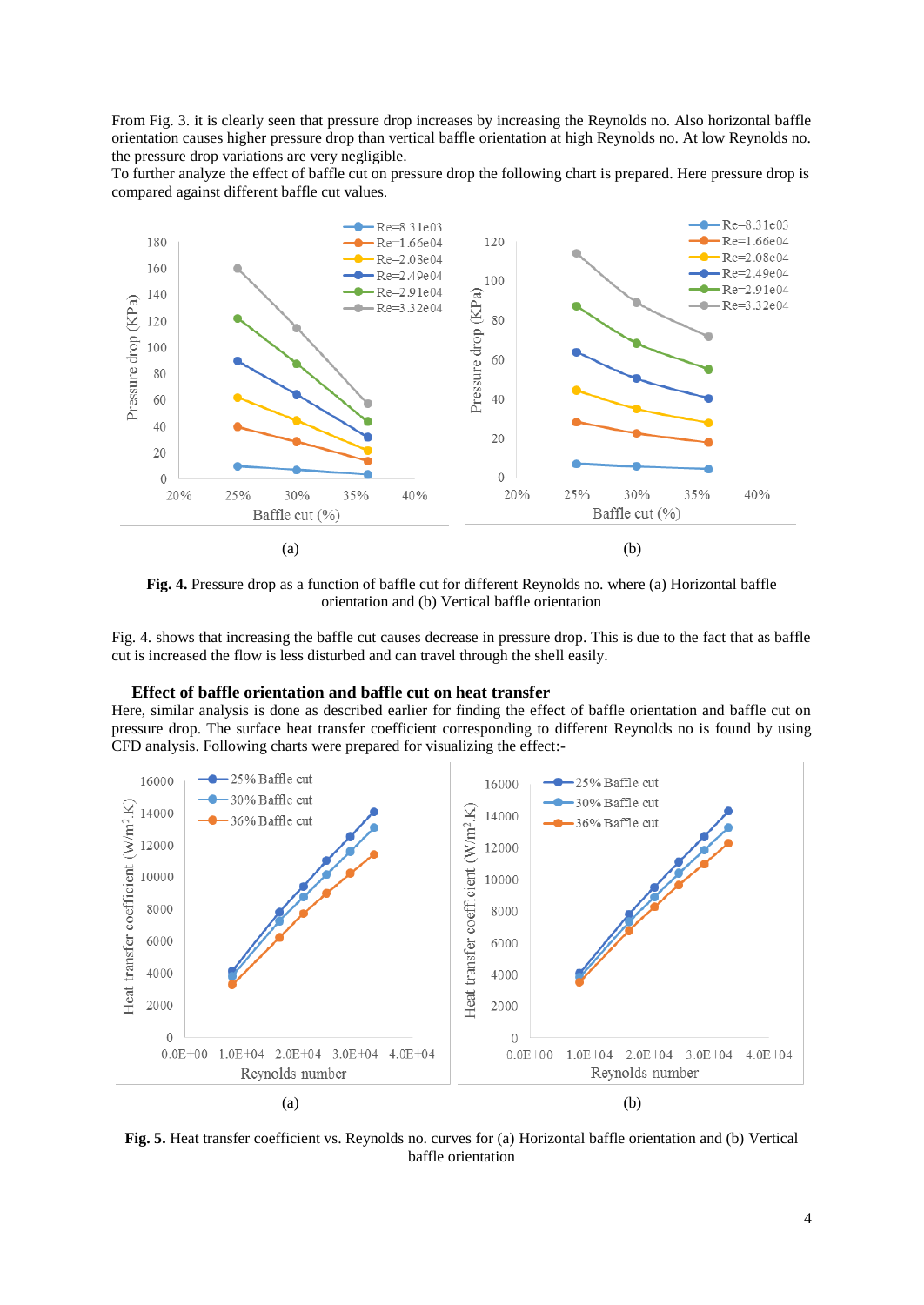From Fig. 5. it is seen that Heat transfer coefficient increases rapidly by increasing the Reynolds no. At low Reynolds no. the change is very negligible.





**Fig. 6.** Heat transfer coefficient as a function of baffle cut for different Reynolds no. where (a) horizontal baffle orientation and (b) Vertical baffle orientation.

Fig. 6. shows that increasing the baffle cut causes decrease in heat transfer coefficient.

#### **Effect of baffle orientation and baffle cut shell outlet temperature**

Outlet temperature plays an important role in any heat exchanger design. It can be increased or decreased by changing the geometry of heat exchanger, mass flow rate at inlet and material used. Below are some charts showing outlet temperature as a function of Reynolds no. and baffle cut:-



**Fig. 7.** Outlet temperature vs. Reynolds no. curves for (a) Horizontal baffle orientation and (b) Vertical baffle orientation